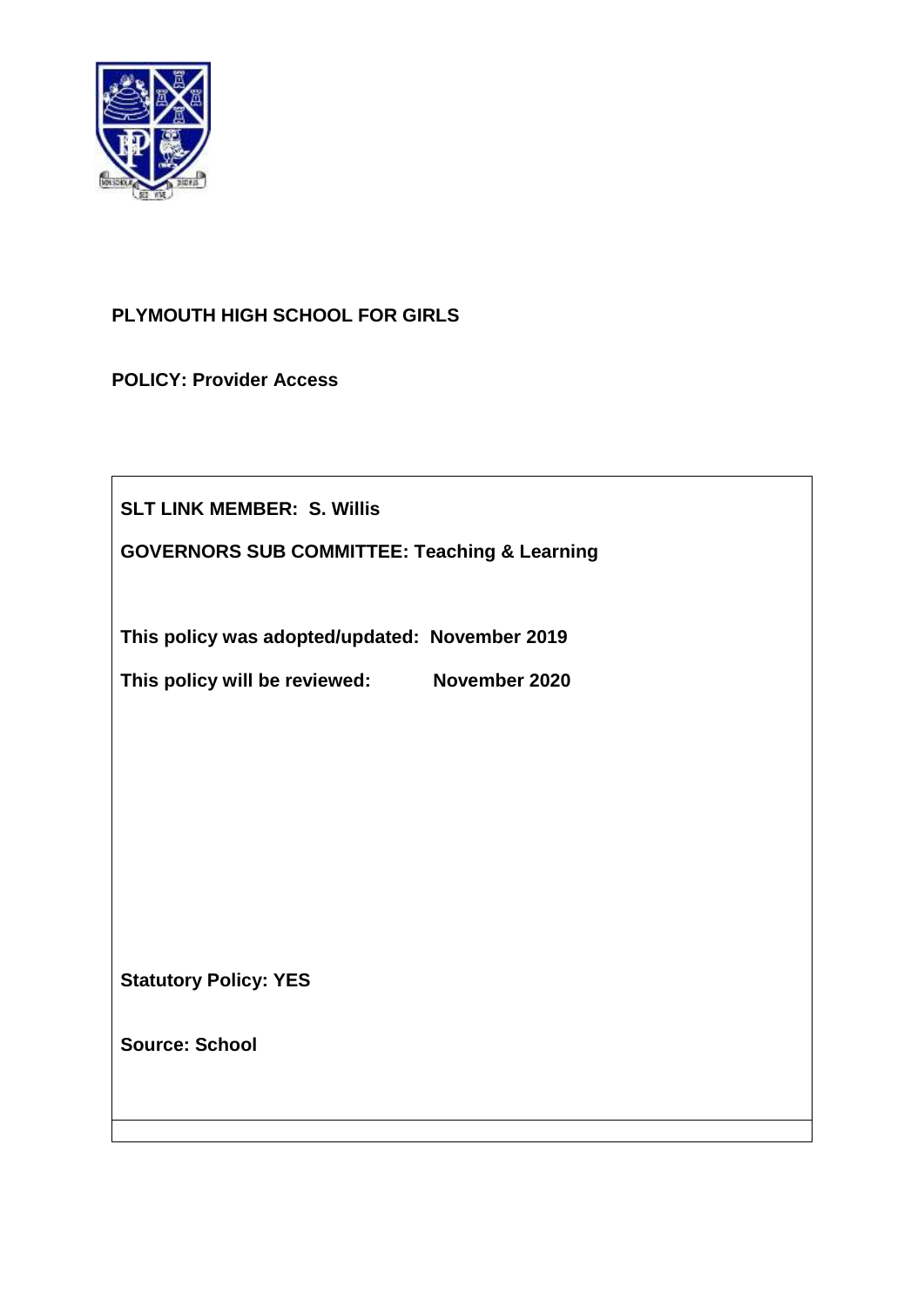### **Introduction**

This policy statement sets out the school's arrangements for managing the access of providers to pupils at the school for the purpose of giving them information about the provider's education or training offer. This complies with the school's legal obligations under Section 42B of the Education Act 1997.

## **Pupil Entitlement**

All pupils in years 8 – 13 are entitled:

- to find out about technical education qualifications and apprenticeship opportunities, as part of a careers programme which provides information on the full range of education and training options available at each transition point;
- to hear from a range of local providers about the opportunities they offer, including technical education and apprenticeships.
- to understand how to make applications for the full range of academic and technical courses.

## **Management of provider access requests**

#### **Procedure**

A provider wishing to access should contact; Heather Longford, Careers Leader

Telephone: 01752 208308 ext 252; Email: [hlongford@phsg.org](mailto:hlongford@phsg.org)

We welcome any external provider to have a stall at our 'Choices Fayre' which will take place annually during the first week of July from 13:40 – 14:30. All students are encouraged to attend as part of their careers research and development.

External Providers who would like to reserve a table should contact Heather Longford by email by 31<sup>st</sup> May.

#### hlongford@phsg.org

Please note there is no parking available on-site, North Hill Car Park is the closest pay and display car park; up to date costs and location can be found online.